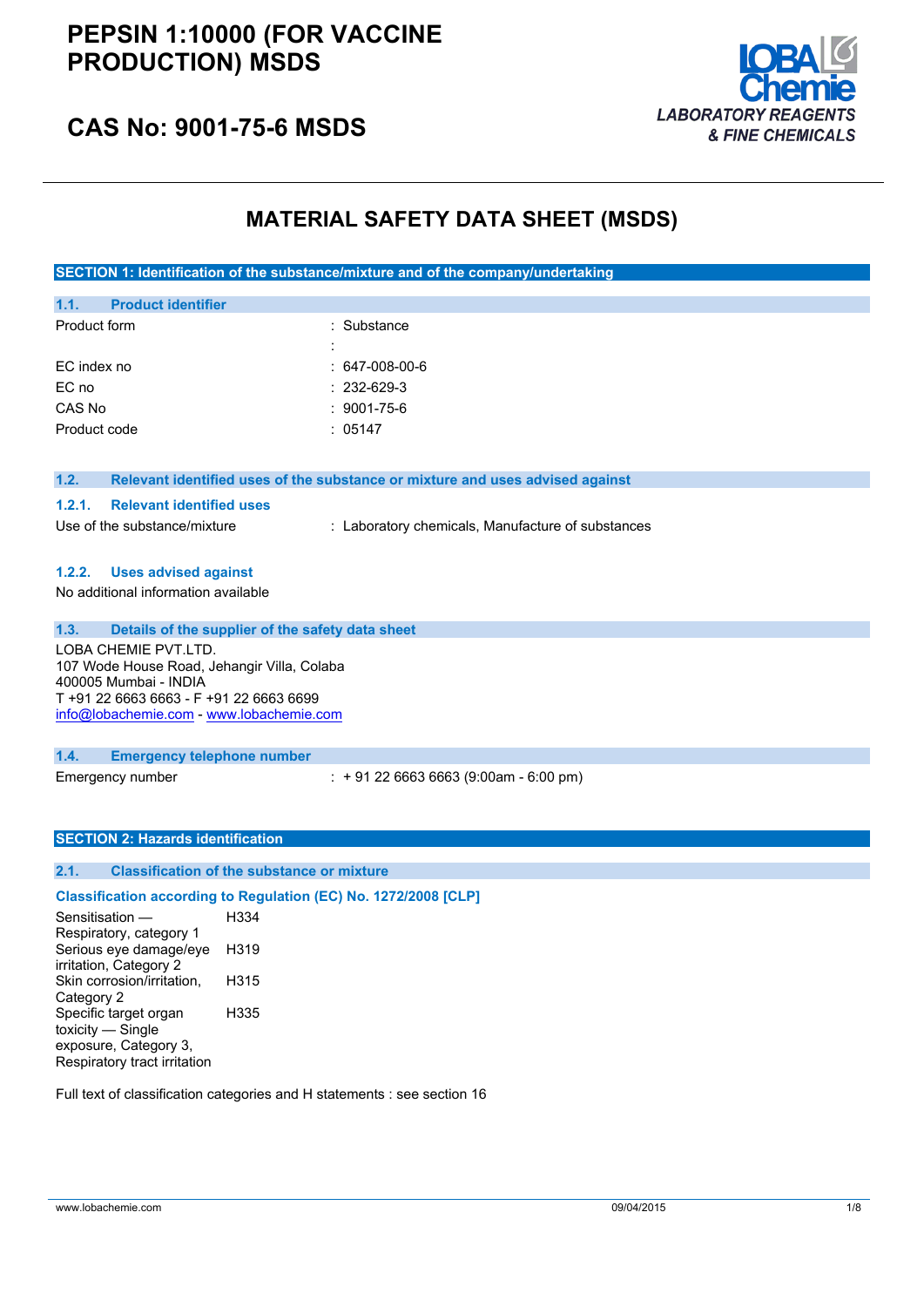Safety Data Sheet

| Classification according to Directive 67/548/EEC or 1999/45/EC<br>R42<br>Xi; R36/37/38<br>Full text of R-phrases: see section 16 |                                                                                                                                                                                                                                                                                                                   |
|----------------------------------------------------------------------------------------------------------------------------------|-------------------------------------------------------------------------------------------------------------------------------------------------------------------------------------------------------------------------------------------------------------------------------------------------------------------|
| Adverse physicochemical, human health and environmental effects<br>No additional information available                           |                                                                                                                                                                                                                                                                                                                   |
| 2.2.<br><b>Label elements</b>                                                                                                    |                                                                                                                                                                                                                                                                                                                   |
| Labelling according to Regulation (EC) No. 1272/2008 [CLP]<br>Hazard pictograms (CLP)                                            | GHS08                                                                                                                                                                                                                                                                                                             |
| Signal word (CLP)                                                                                                                | Danger                                                                                                                                                                                                                                                                                                            |
| Hazard statements (CLP)                                                                                                          | : H315 - Causes skin irritation<br>H319 - Causes serious eye irritation<br>H334 - May cause allergy or asthma symptoms or breathing difficulties if inhaled<br>H335 - May cause respiratory irritation                                                                                                            |
| Precautionary statements (CLP)                                                                                                   | : P261 - Avoid breathing dust/fume/gas/mist/vapours/spray<br>P305+P351+P338 - IF IN EYES: Rinse cautiously with water for several minutes.<br>Remove contact lenses, if present and easy to do. Continue rinsing<br>P342+P311 - If experiencing respiratory symptoms: Call a POISON CENTER or<br>doctor/physician |

## **2.3. Other hazards**

No additional information available

| 3.1.<br><b>Substance</b> |                                                      |
|--------------------------|------------------------------------------------------|
| Name                     | $\therefore$ PEPSIN 1:10000 (For vaccine production) |
| CAS No                   | $:9001$ -75-6                                        |
| EC no                    | $: 232 - 629 - 3$                                    |
| EC index no              | $: 647-008-00-6$                                     |

Full text of R- and H-phrases: see section 16

**3.2. Mixture**

Not applicable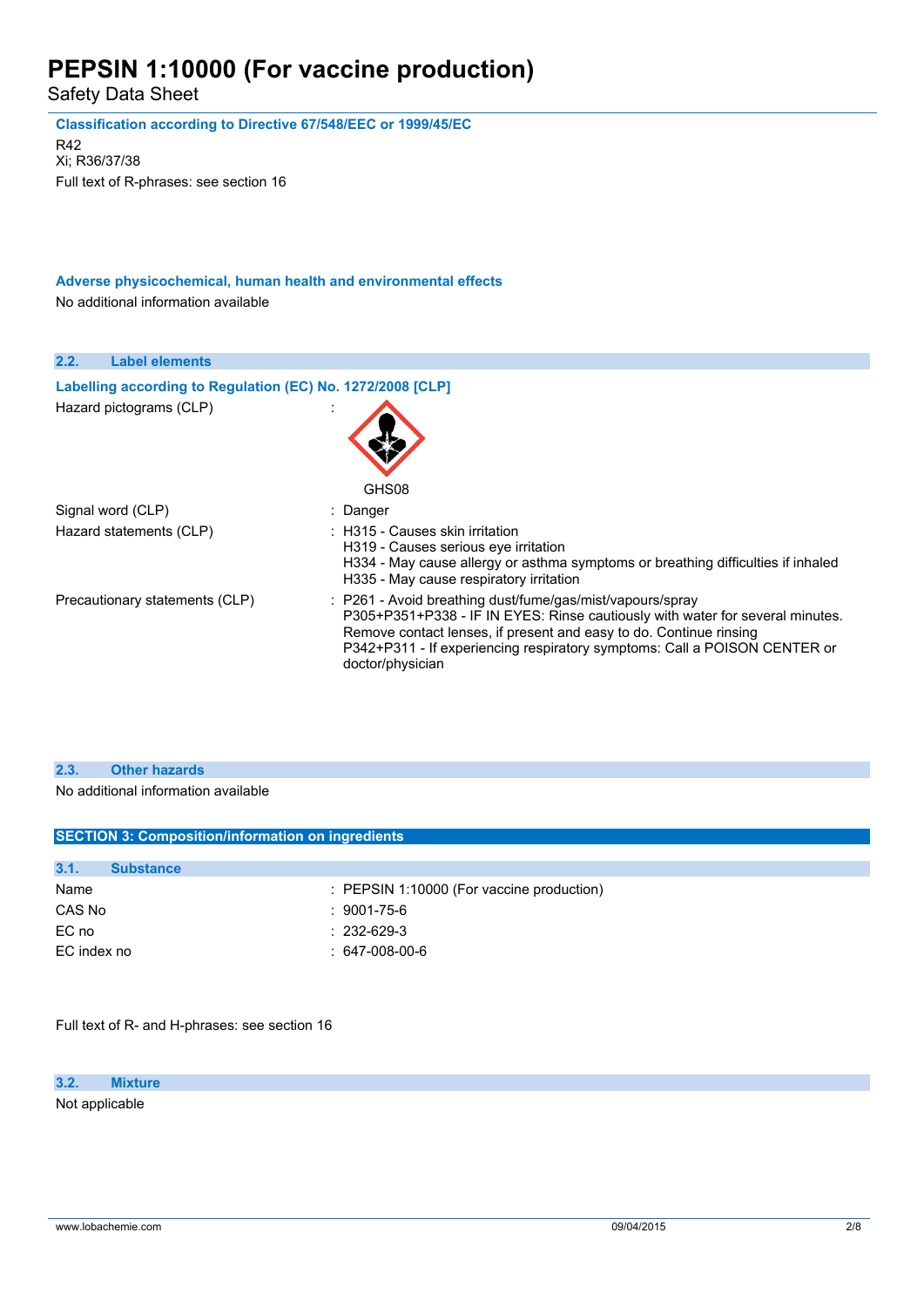Safety Data Sheet

**SECTION 4: First aid measures**

| <b>Description of first aid measures</b><br>4.1.                    |                                                                                                                                                                                                                                                                                                                                                               |
|---------------------------------------------------------------------|---------------------------------------------------------------------------------------------------------------------------------------------------------------------------------------------------------------------------------------------------------------------------------------------------------------------------------------------------------------|
| First-aid measures after inhalation                                 | If breathing is difficult, remove victim to fresh air and keep at rest in a position<br>comfortable for breathing. If experiencing respiratory symptoms: Call a POISON<br>CENTER or doctor/physician. Remove victim to fresh air and keep at rest in a<br>position comfortable for breathing. Call a POISON CENTER or doctor/physician if<br>you feel unwell. |
| First-aid measures after skin contact                               | Wash with plenty of soap and water. Wash contaminated clothing before reuse. If<br>skin irritation occurs: Get medical advice/attention. Specific treatment (see  on this<br>label).                                                                                                                                                                          |
| First-aid measures after eye contact                                | Rinse cautiously with water for several minutes. Remove contact lenses, if present<br>and easy to do. Continue rinsing. If eye irritation persists: Get medical<br>advice/attention.                                                                                                                                                                          |
| First-aid measures after ingestion                                  | : Rinse mouth out with water. If you feel unwell, seek medical advice.                                                                                                                                                                                                                                                                                        |
| 4.2.<br>Most important symptoms and effects, both acute and delayed |                                                                                                                                                                                                                                                                                                                                                               |
| Symptoms/injuries after inhalation                                  | : May cause allergy or asthma symptoms or breathing difficulties if inhaled. May<br>cause respiratory irritation.                                                                                                                                                                                                                                             |
| Symptoms/injuries after skin contact                                | : Causes skin irritation.                                                                                                                                                                                                                                                                                                                                     |
| Symptoms/injuries after eye contact                                 | : Causes serious eye irritation.                                                                                                                                                                                                                                                                                                                              |
| 4.3.<br>Treat symptomatically.                                      | Indication of any immediate medical attention and special treatment needed                                                                                                                                                                                                                                                                                    |
|                                                                     |                                                                                                                                                                                                                                                                                                                                                               |
| <b>SECTION 5: Firefighting measures</b>                             |                                                                                                                                                                                                                                                                                                                                                               |
| 5.1.<br><b>Extinguishing media</b>                                  |                                                                                                                                                                                                                                                                                                                                                               |
| Suitable extinguishing media                                        | : dry chemical powder, alcohol-resistant foam, carbon dioxide (CO2).                                                                                                                                                                                                                                                                                          |
| Unsuitable extinguishing media                                      | : Do not use a heavy water stream.                                                                                                                                                                                                                                                                                                                            |
| Special hazards arising from the substance or mixture<br>5.2.       |                                                                                                                                                                                                                                                                                                                                                               |
| No additional information available                                 |                                                                                                                                                                                                                                                                                                                                                               |
|                                                                     |                                                                                                                                                                                                                                                                                                                                                               |
| 5.3.<br><b>Advice for firefighters</b>                              |                                                                                                                                                                                                                                                                                                                                                               |
| Protection during firefighting                                      | : Do not attempt to take action without suitable protective equipment.                                                                                                                                                                                                                                                                                        |
| <b>SECTION 6: Accidental release measures</b>                       |                                                                                                                                                                                                                                                                                                                                                               |
| 6.1.                                                                | Personal precautions, protective equipment and emergency procedures                                                                                                                                                                                                                                                                                           |
| 6.1.1.<br>For non-emergency personnel                               |                                                                                                                                                                                                                                                                                                                                                               |
| <b>Emergency procedures</b>                                         | Evacuate unnecessary personnel.                                                                                                                                                                                                                                                                                                                               |
|                                                                     |                                                                                                                                                                                                                                                                                                                                                               |
| For emergency responders<br>6.1.2.                                  |                                                                                                                                                                                                                                                                                                                                                               |
| Protective equipment                                                | : Use personal protective equipment as required.                                                                                                                                                                                                                                                                                                              |
| <b>Emergency procedures</b>                                         | Stop release.                                                                                                                                                                                                                                                                                                                                                 |
| 6.2.<br><b>Environmental precautions</b>                            |                                                                                                                                                                                                                                                                                                                                                               |
| Avoid release to the environment.                                   |                                                                                                                                                                                                                                                                                                                                                               |
| 6.3.<br>Methods and material for containment and cleaning up        |                                                                                                                                                                                                                                                                                                                                                               |
| Methods for cleaning up                                             | : Clear up rapidly by scoop or vacuum.                                                                                                                                                                                                                                                                                                                        |
| <b>Reference to other sections</b><br>6.4.                          |                                                                                                                                                                                                                                                                                                                                                               |
| No additional information available                                 |                                                                                                                                                                                                                                                                                                                                                               |
| <b>SECTION 7: Handling and storage</b>                              |                                                                                                                                                                                                                                                                                                                                                               |
| 7.1.<br><b>Precautions for safe handling</b>                        |                                                                                                                                                                                                                                                                                                                                                               |
| Precautions for safe handling                                       | Avoid breathing dust/fume/gas/mist/vapours/spray. Use only outdoors or in a well-<br>ventilated area.                                                                                                                                                                                                                                                         |
| www.lobachemie.com                                                  | 09/04/2015<br>3/8                                                                                                                                                                                                                                                                                                                                             |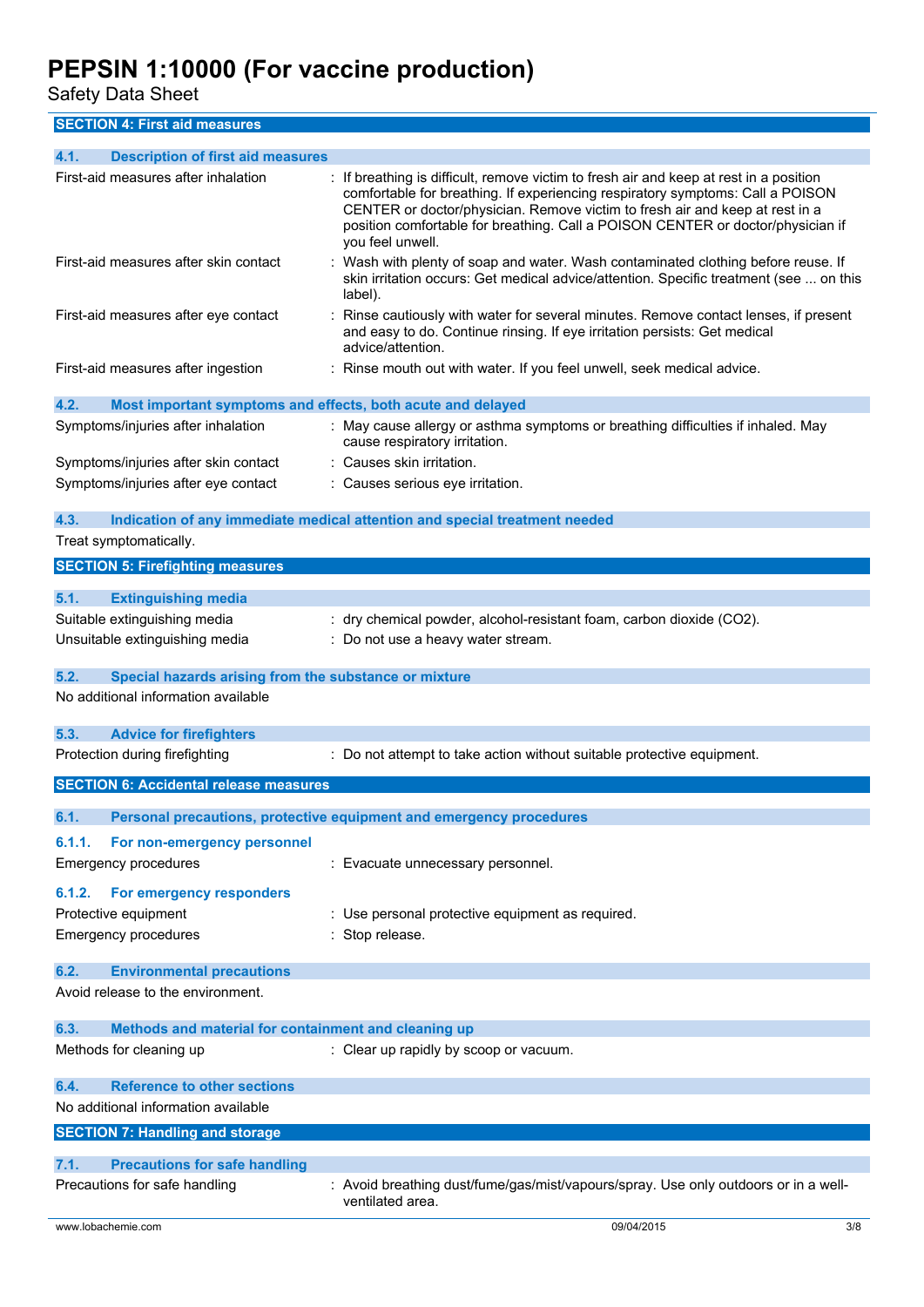Safety Data Sheet

**8.2. Exposure controls**

|                                     | Hygiene measures                                             | : Wash  thoroughly after handling.                                                                            |
|-------------------------------------|--------------------------------------------------------------|---------------------------------------------------------------------------------------------------------------|
| 7.2.                                | Conditions for safe storage, including any incompatibilities |                                                                                                               |
|                                     | Storage conditions                                           | : Keep container tightly closed. Store in original container. Store in a dry place.<br>Protect from moisture. |
| 7.3.                                | <b>Specific end use(s)</b>                                   |                                                                                                               |
| No additional information available |                                                              |                                                                                                               |
|                                     | <b>SECTION 8: Exposure controls/personal protection</b>      |                                                                                                               |
| 8.1.                                | <b>Control parameters</b>                                    |                                                                                                               |
| No additional information available |                                                              |                                                                                                               |

| Hand protection                                               | : protective gloves                                             |
|---------------------------------------------------------------|-----------------------------------------------------------------|
| Eye protection                                                | : Chemical goggles or safety glasses                            |
| Skin and body protection                                      | : Wear suitable protective clothing                             |
| Respiratory protection                                        | : In case of inadequate ventilation wear respiratory protection |
| <b>SECTION 9: Physical and chemical properties</b>            |                                                                 |
| 9.1.<br>Information on basic physical and chemical properties |                                                                 |
| Physical state                                                | : Solid                                                         |
| Colour                                                        | : Creamy powder.                                                |
| Odour                                                         | : odourless.                                                    |
| Odour threshold                                               | : No data available                                             |
| pH                                                            | : No data available                                             |
| Relative evaporation rate (butylacetate=1)                    | : No data available                                             |
| Melting point                                                 | : No data available                                             |
| Freezing point                                                | : No data available                                             |
| Boiling point                                                 | : No data available                                             |
| Flash point                                                   | : No data available                                             |
| Auto-ignition temperature                                     | : No data available                                             |
| Decomposition temperature                                     | : No data available                                             |
| Flammability (solid, gas)                                     | : No data available                                             |
| Vapour pressure                                               | : No data available                                             |
| Relative vapour density at 20 °C                              | : No data available                                             |
| Relative density                                              | : No data available                                             |
| Solubility                                                    | : Water: Soluble in water                                       |
|                                                               |                                                                 |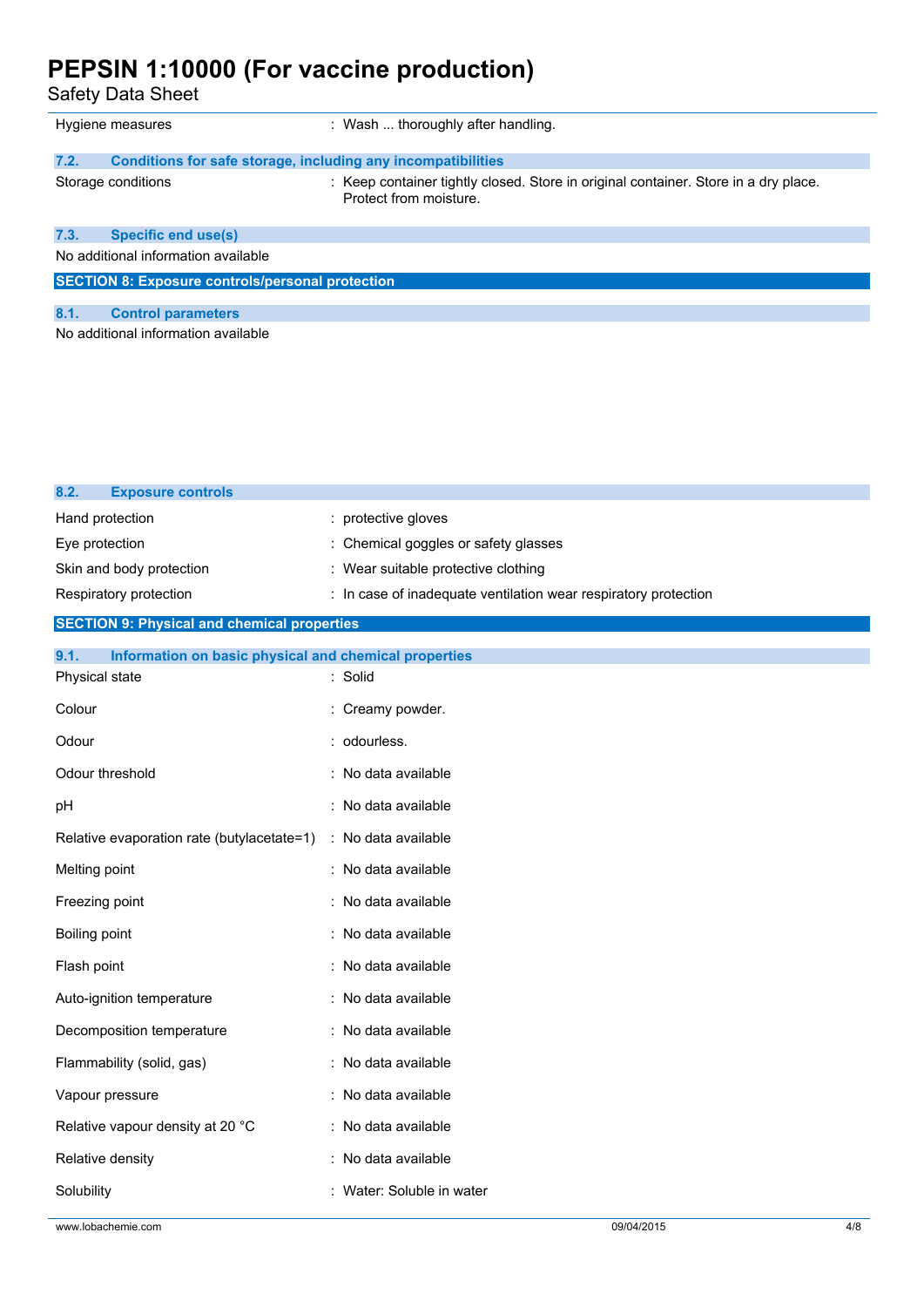Safety Data Sheet

| <b>Safety Data Sheet</b>                                               |                                                                                                                |
|------------------------------------------------------------------------|----------------------------------------------------------------------------------------------------------------|
| Log Pow                                                                | : No data available                                                                                            |
| Viscosity, kinematic                                                   | : No data available                                                                                            |
| Viscosity, dynamic                                                     | : No data available                                                                                            |
| <b>Explosive properties</b>                                            | : No data available                                                                                            |
| Oxidising properties                                                   | : No data available                                                                                            |
| <b>Explosive limits</b>                                                | : No data available                                                                                            |
| <b>Other information</b><br>9.2.                                       |                                                                                                                |
| No additional information available                                    |                                                                                                                |
| <b>SECTION 10: Stability and reactivity</b>                            |                                                                                                                |
| 10.1.<br><b>Reactivity</b>                                             |                                                                                                                |
| No additional information available                                    |                                                                                                                |
| 10.2.<br><b>Chemical stability</b>                                     |                                                                                                                |
| Stable under normal conditions.                                        |                                                                                                                |
| 10.3.<br><b>Possibility of hazardous reactions</b>                     |                                                                                                                |
| No additional information available                                    |                                                                                                                |
| <b>Conditions to avoid</b><br>10.4.                                    |                                                                                                                |
| Direct sunlight. Air contact. Moisture.                                |                                                                                                                |
| 10.5.<br><b>Incompatible materials</b>                                 |                                                                                                                |
| No additional information available                                    |                                                                                                                |
| <b>Hazardous decomposition products</b><br>10.6.                       |                                                                                                                |
| No additional information available                                    |                                                                                                                |
| <b>SECTION 11: Toxicological information</b>                           |                                                                                                                |
|                                                                        |                                                                                                                |
| 11.1.<br><b>Information on toxicological effects</b><br>Acute toxicity | : Not classified                                                                                               |
|                                                                        |                                                                                                                |
|                                                                        |                                                                                                                |
| Skin corrosion/irritation                                              | : Causes skin irritation.                                                                                      |
| Serious eye damage/irritation<br>Respiratory or skin sensitisation     | Causes serious eye irritation.<br>: May cause allergy or asthma symptoms or breathing difficulties if inhaled. |
| Germ cell mutagenicity                                                 | : Not classified                                                                                               |
| Carcinogenicity                                                        | : Not classified                                                                                               |
|                                                                        |                                                                                                                |
| Reproductive toxicity                                                  | : Not classified                                                                                               |
| Specific target organ toxicity (single<br>exposure)                    | : May cause respiratory irritation.                                                                            |
| Specific target organ toxicity (repeated                               | : Not classified                                                                                               |
|                                                                        |                                                                                                                |

exposure)

Aspiration hazard : Not classified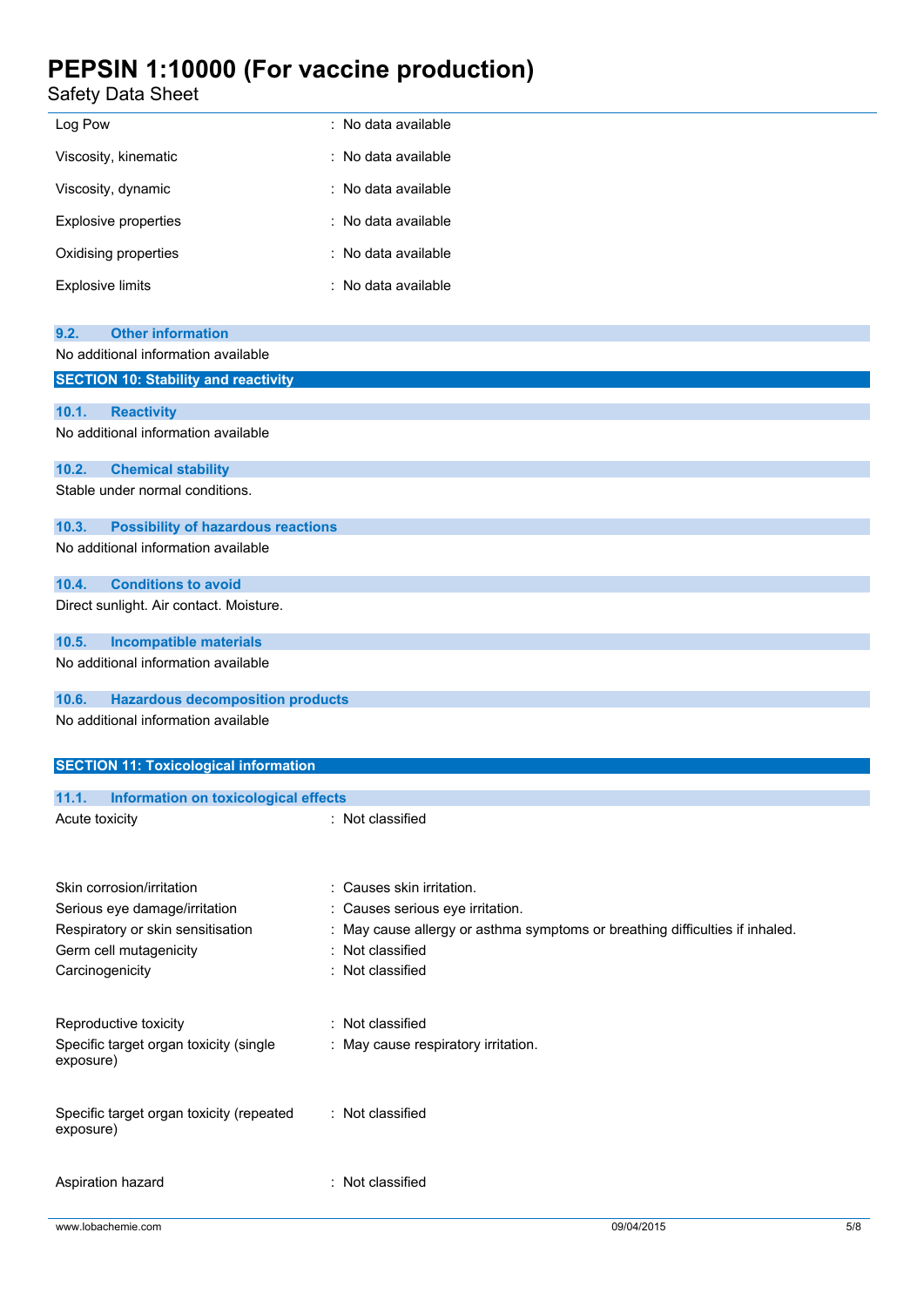Safety Data Sheet

| <b>SECTION 12: Ecological information</b>          |                                    |  |
|----------------------------------------------------|------------------------------------|--|
| 12.1.<br><b>Toxicity</b>                           |                                    |  |
| No additional information available                |                                    |  |
| 12.2.<br><b>Persistence and degradability</b>      |                                    |  |
| No additional information available                |                                    |  |
| 12.3.<br><b>Bioaccumulative potential</b>          |                                    |  |
| No additional information available                |                                    |  |
| 12.4.<br><b>Mobility in soil</b>                   |                                    |  |
| No additional information available                |                                    |  |
| <b>Results of PBT and vPvB assessment</b><br>12.5. |                                    |  |
| No additional information available                |                                    |  |
| <b>Other adverse effects</b><br>12.6.              |                                    |  |
| No additional information available                |                                    |  |
| <b>SECTION 13: Disposal considerations</b>         |                                    |  |
| <b>Waste treatment methods</b><br>13.1.            |                                    |  |
| Product/Packaging disposal<br>recommendations      | : Dispose of contents/container to |  |
| <b>SECTION 14: Transport information</b>           |                                    |  |
| In accordance with ADR / RID / IMDG / IATA / ADN   |                                    |  |
| 14.1.<br><b>UN number</b>                          |                                    |  |
| UN-No. (ADR)                                       | : Not applicable                   |  |
| UN-No. (IMDG)                                      | Not applicable                     |  |
| UN-No.(IATA)                                       | Not applicable                     |  |
| UN-No.(ADN)                                        | Not applicable                     |  |
| UN-No. (RID)                                       | : Not applicable                   |  |
| 14.2.<br><b>UN proper shipping name</b>            |                                    |  |
| Proper Shipping Name (ADR)                         | : Not applicable                   |  |
| Proper Shipping Name (IMDG)                        | Not applicable                     |  |
| Proper Shipping Name (IATA)                        | Not applicable                     |  |
| Proper Shipping Name (ADN)                         | Not applicable                     |  |
| Proper Shipping Name (RID)                         | : Not applicable                   |  |
| 14.3.<br><b>Transport hazard class(es)</b>         |                                    |  |
| <b>ADR</b>                                         |                                    |  |
|                                                    |                                    |  |
| Transport hazard class(es) (ADR)                   | : Not applicable                   |  |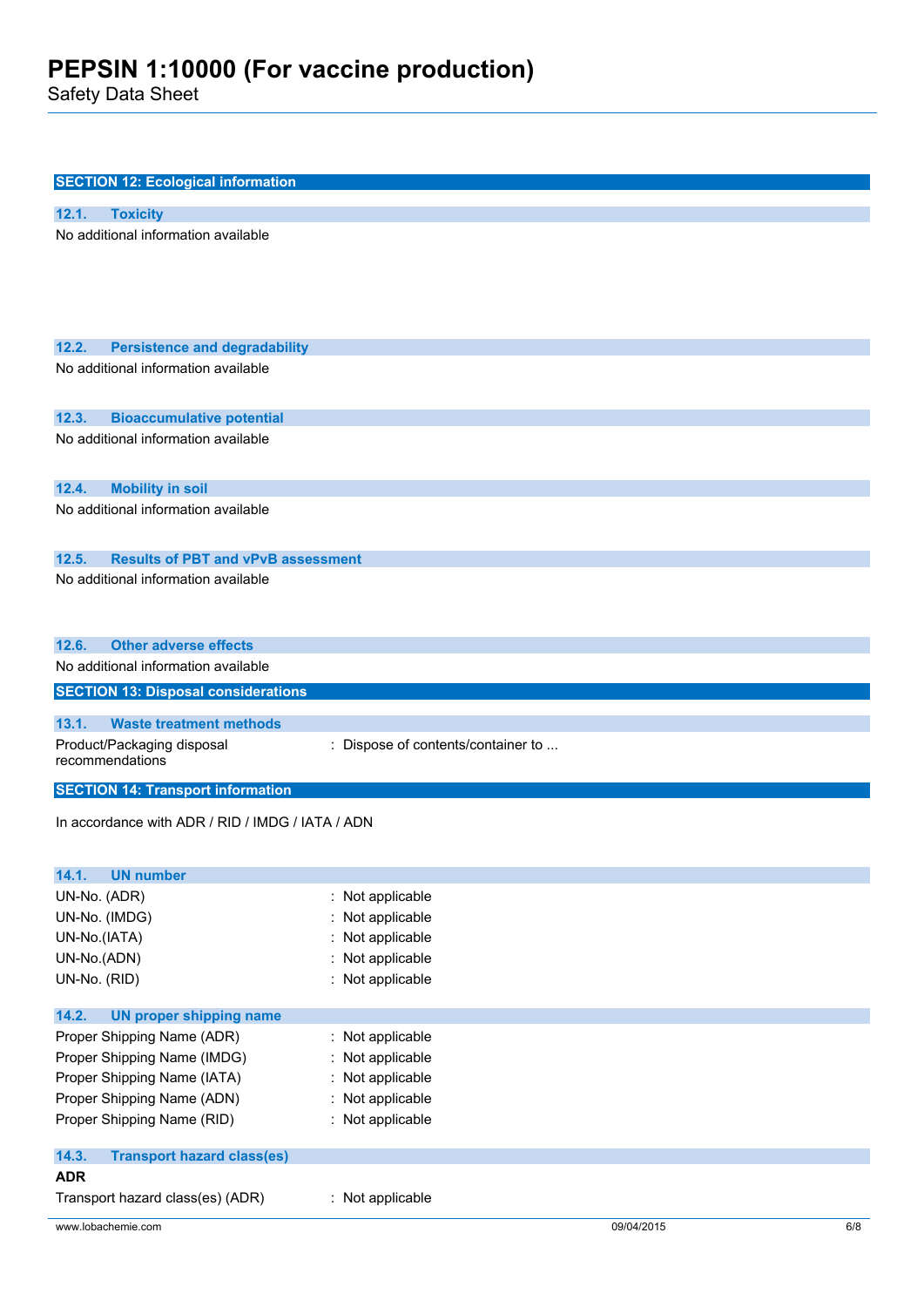Safety Data Sheet

| <b>IMDG</b><br>Transport hazard class(es) (IMDG)                                                                                                                                                                                                                      | : Not applicable                                                                                                                                           |  |
|-----------------------------------------------------------------------------------------------------------------------------------------------------------------------------------------------------------------------------------------------------------------------|------------------------------------------------------------------------------------------------------------------------------------------------------------|--|
| <b>IATA</b><br>Transport hazard class(es) (IATA)                                                                                                                                                                                                                      | : Not applicable                                                                                                                                           |  |
| <b>ADN</b><br>Transport hazard class(es) (ADN)                                                                                                                                                                                                                        | : Not applicable                                                                                                                                           |  |
| <b>RID</b><br>Transport hazard class(es) (RID)                                                                                                                                                                                                                        | : Not applicable                                                                                                                                           |  |
| 14.4.<br><b>Packing group</b><br>Packing group (ADR)<br>Packing group (IMDG)<br>Packing group (IATA)<br>Packing group (ADN)<br>Packing group (RID)<br>14.5.<br><b>Environmental hazards</b><br>Dangerous for the environment<br>Marine pollutant<br>Other information | : Not applicable<br>: Not applicable<br>Not applicable<br>: Not applicable<br>: Not applicable<br>: No<br>: No<br>: No supplementary information available |  |
| 14.6.<br><b>Special precautions for user</b>                                                                                                                                                                                                                          |                                                                                                                                                            |  |
| - Overland transport<br>No data available                                                                                                                                                                                                                             |                                                                                                                                                            |  |
| - Transport by sea<br>No data available                                                                                                                                                                                                                               |                                                                                                                                                            |  |
| - Air transport<br>No data available                                                                                                                                                                                                                                  |                                                                                                                                                            |  |

#### **- Inland waterway transport**

No data available

### **- Rail transport**

No data available

**14.7. Transport in bulk according to Annex II of MARPOL 73/78 and the IBC Code**

Not applicable

## **SECTION 15: Regulatory information**

**15.1. Safety, health and environmental regulations/legislation specific for the substance or mixture**

# **15.1.1. EU-Regulations**

No REACH Annex XVII restrictions

PEPSIN 1:10000 (For vaccine production) is not on the REACH Candidate List PEPSIN 1:10000 (For vaccine production) is not on the REACH Annex XIV List